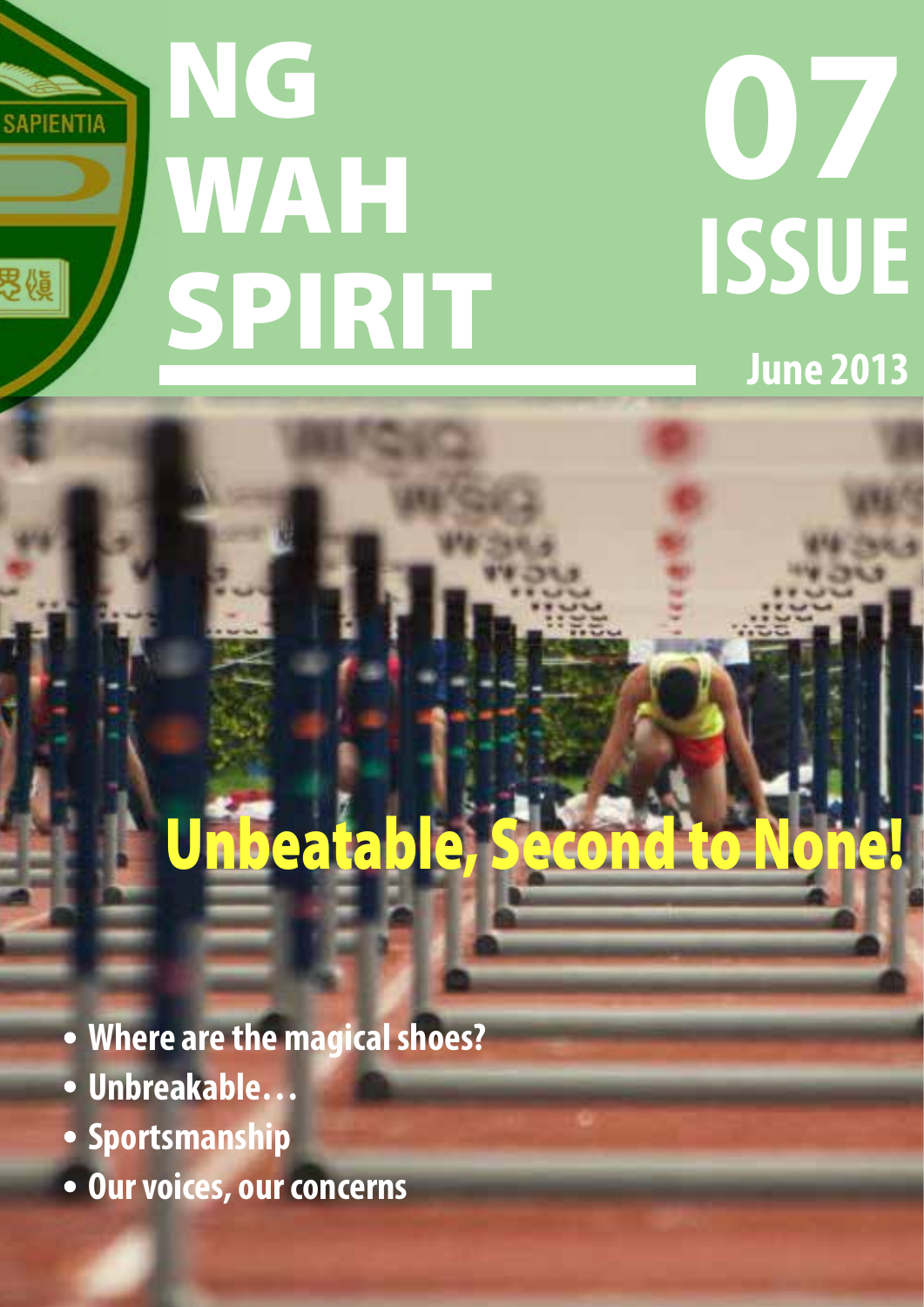# Editorial

#### Dear Friends,

This summer marks the most exciting moment for all S6 students in Ng Wah as all of us await the publication of the seventh issue of "Ng Wah Spirit". This issue truly reflects the hard work and dedication of many talented S6 Ng Wah students. The editorial board is honoured and proud to say that this issue has been the fruit of creation for all S6 students.

Throughout the process of editing this issue, which lasted for nine months, all of us gained a deeper understanding of the importance of team work, communication, and of course, the pressing need to meet deadlines. Indeed, the dream of publishing this unique newsletter finally came true as a result of the nurturing and guidance between teachers and classmates.

Before you turn the page with eagerness and enthusiasm to make our dream come true, we would sincerely like to thank you for making our production such a success. The preparation work for the prospectus of this issue has not been easy. Without our teacher advisors, the production of it would definitely not have been such a success.

our Supervisor, Father Law, and our Principal, Mr PL Lau, who have shown full support throughout the academic year to all of us. We would also like to express our sincere thanks to the teacher advisors: Mr W Wai, Ms A Leung, Ms S Wong and Ms A Tse, and the editorial board, who have managed to produce a memorable edition that reflects the minds and hearts of the Ng Wah students.

It is also necessary to highlight the contribution of S6 students for their time and effort in the production of this issue. Last but not least, our special thanks go to Mr Blake Miner, tutor of this year "Journalist Programme", for his valuable comments and suggestions.

May every page of this issue be an unforgettable source of memory for every single one of you who has been a part of Ng Wah in 2012 to 2013.

May God's loving care ever be with you all.

With warmest wishes,

Editorial Board

We would like to express our sincerest thanks to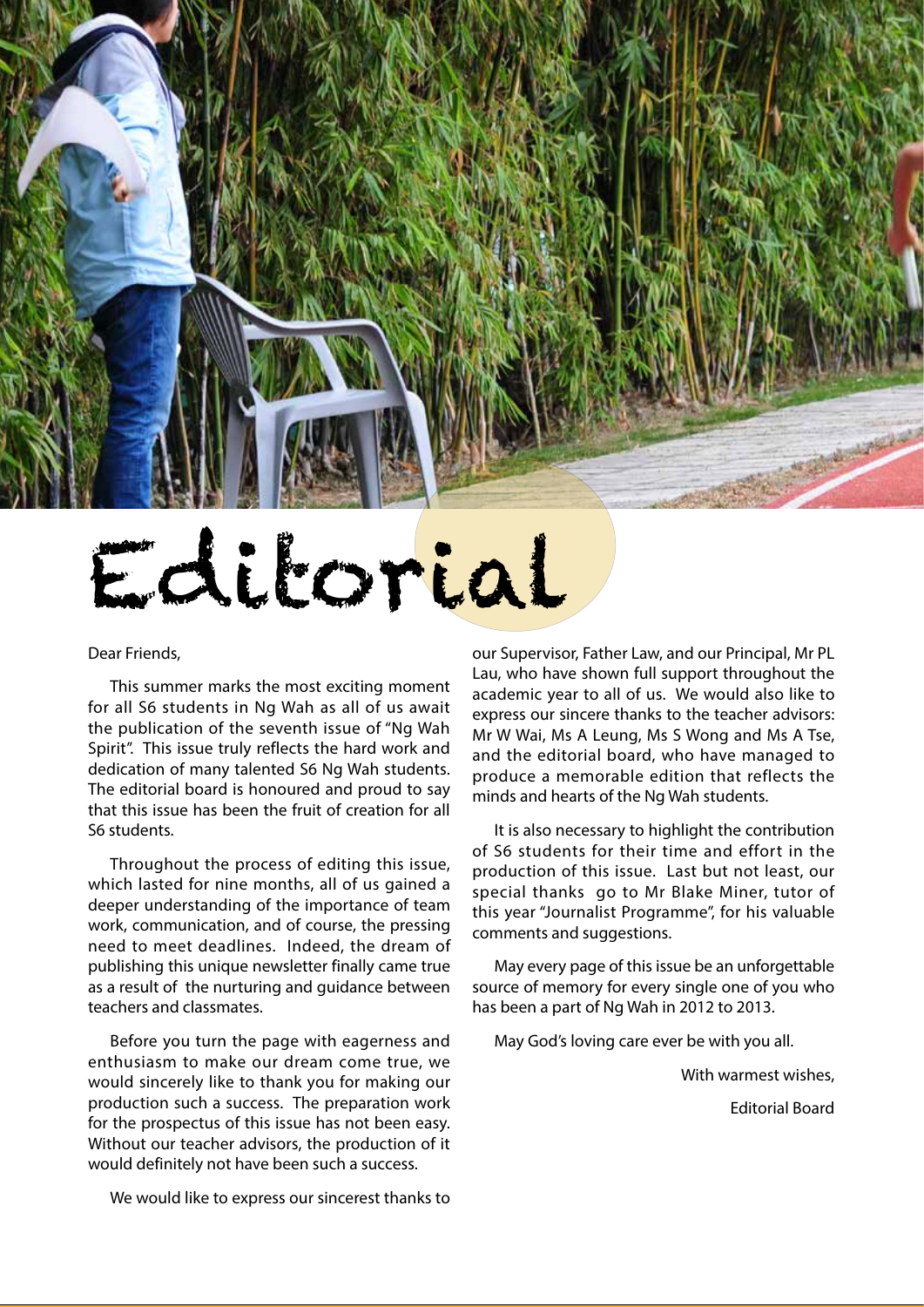

# CONTENTS

| <b>Where are the magical shoes?</b> $P.1 - P.3$ |               |
|-------------------------------------------------|---------------|
| Unbreakable                                     | P4 - P5       |
| Sportsmanship                                   | $P.5 - P.14$  |
| <b>Our Voices, Our Concerns</b>                 | $P.13 - P.17$ |

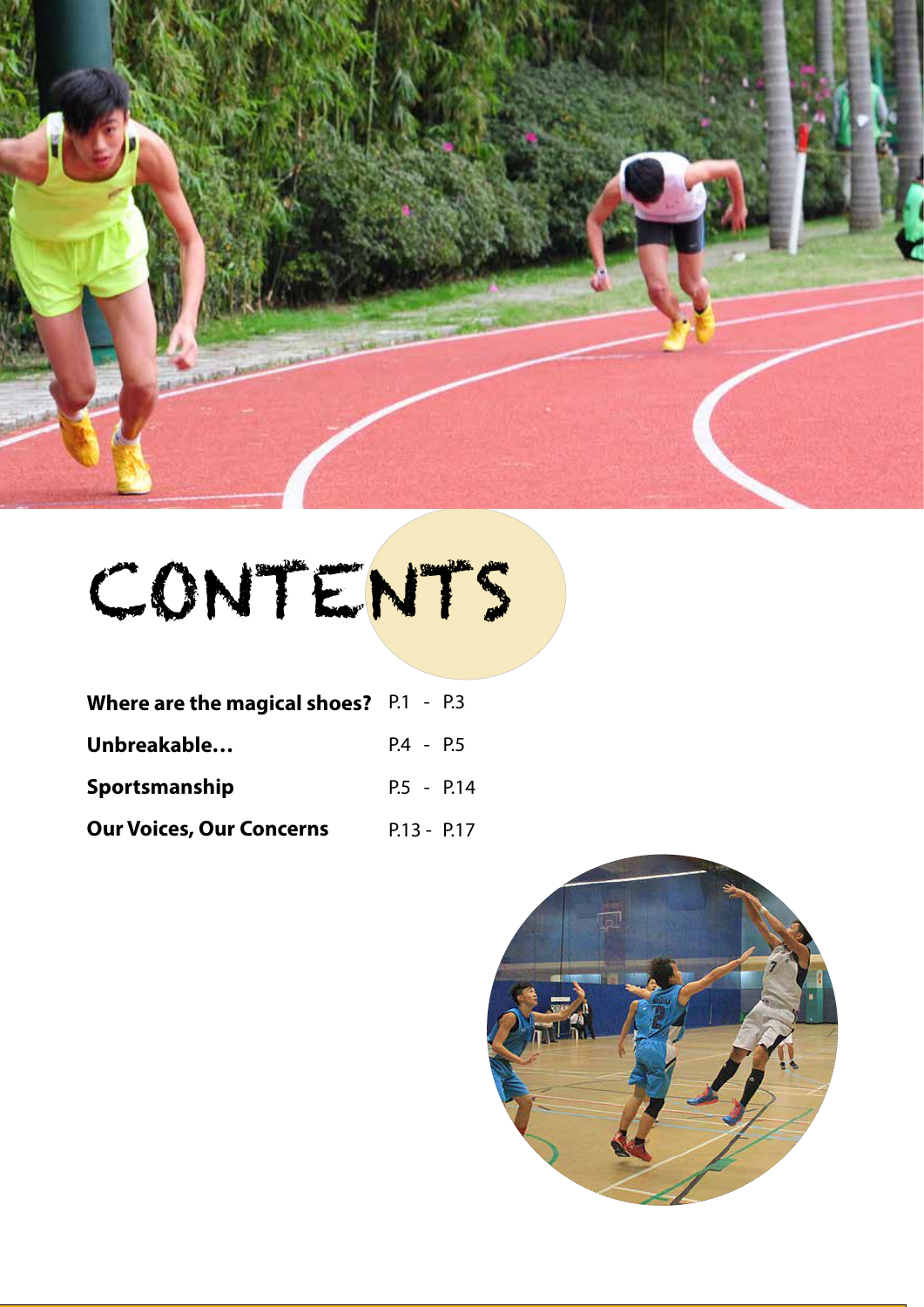### //Where are the magical shoes?...//



football player when I had put on the magical shoes and this started an unforgettable and extraordinary experience in my life. It was a pity that I could only be him for one day only.

 In the morning, I practised with his teammates. Can you imagine how honoured you were when you could touch the ball on the green field with one of the best football teams? No one but I could enjoy such invaluable opportunity at the Barcelona Football Club.

 In the afternoon, I travelled around Argentina, but in my new identity as Messi. Lots of people around me tried to ask me to have a photo with them. To become a person who is well-known in the world is tiring. I had to take at least 50 photos on that day. I thought that I might become blind from

I became my idol - Lionel Andres Messi, a all the photo taking, but luckily that was not the case.

> In the evening, I also had a chance to have a competition between the team,the teammates were separated into two teams for training, and the whole battle was a high-class performance. All the 22 players on the field wanted to score against their opponent. In the end, I got the chance to score ! This helped my team to win. And this golden score fulfilled my wish and will drive me to become a superior player in the future.

> The story ends here. And I hope one day I would become such a good football player even without the magic shoes!

#### *Text by Chung Ting Yin (S6E)*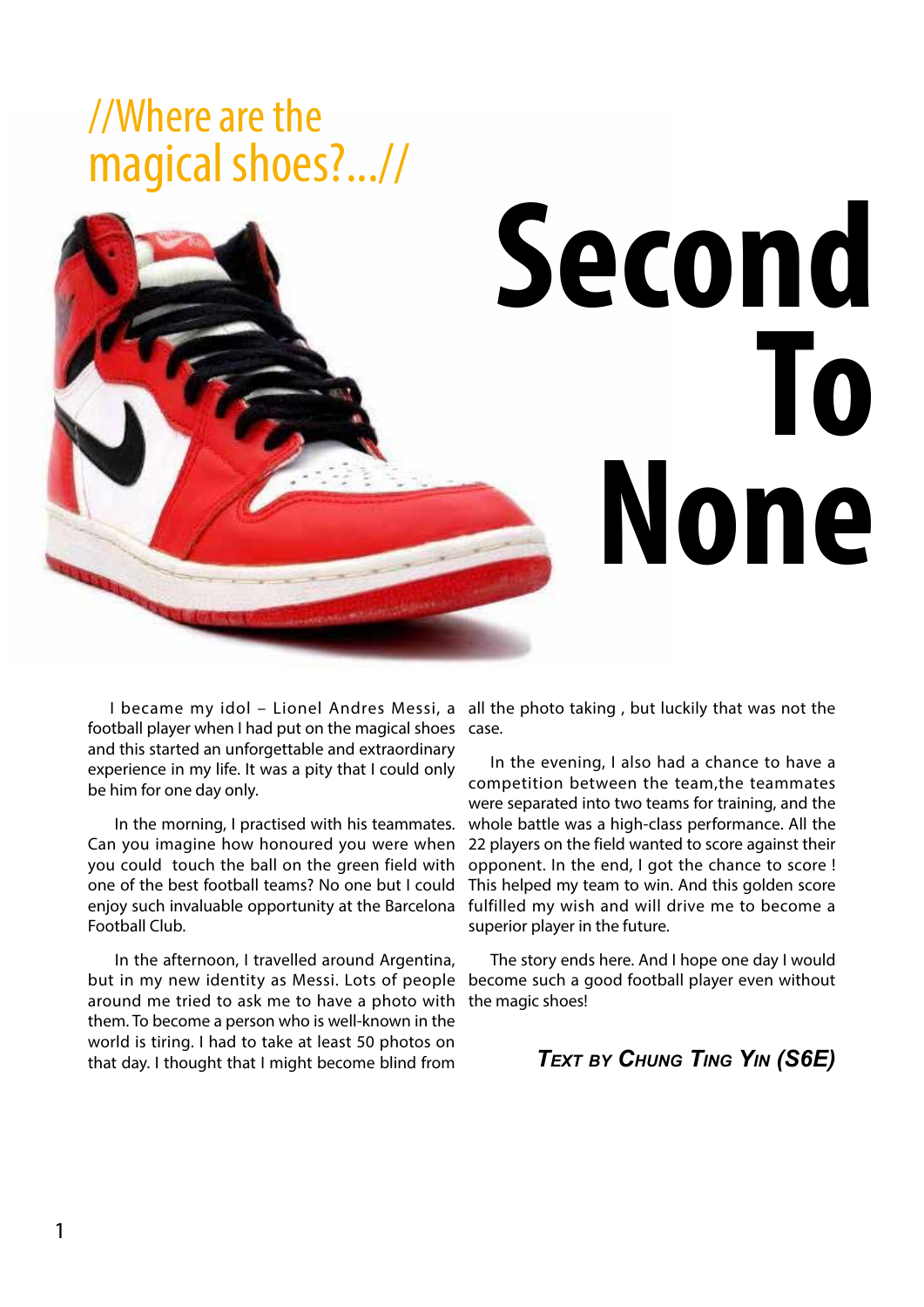Last Friday was my birthday and I attended different gifts for me and someone gave me a pair of magical shoes which had the name Ronney engraved on them. I put those sneakers on and I suddenly became a famous football player- the captain of Manchester United, Wayne Rooney.

 After becoming Wayne Rooney, I found myself standing in the stadium. I still remembered that the competition was the UEFA Championship and my opponent was Real Madrid which included Cristiano Ronaldo. Actually, it was quite difficult to defeat this team. All my competitors were as fast as leopards. Although they were very capable, I still made a determined effort to cope with them and I told myself that I could do it.

In the first half of the match, my team lagged behind. There was no doubt that my teammates were becoming desperate on the pitch and wanted to give up. I was extremely disappointed at their attitude due to their weakness and lack of confidence. I asked them to keep going. I strongly believed that we could fight back in the second half.

a party in Mong Kok. My friends had prepared teammates that we were the best team the world Before the second half started, I told my had ever seen. Our team was second to none if we made a concerted effort. Surprisingly, my speech had boosted them up. Then twenty minutes later, my team fought back to level the match. In the last minute, my teammates passed the ball to me and I shot at the goal. Finally, we beat the Real Madrid.

> This was a memorable experience and what I had done was awesome. I really hope that next time I could transform into Messi, the best football player in the world.

#### *Text by Wan Ki Leung (S6D)*

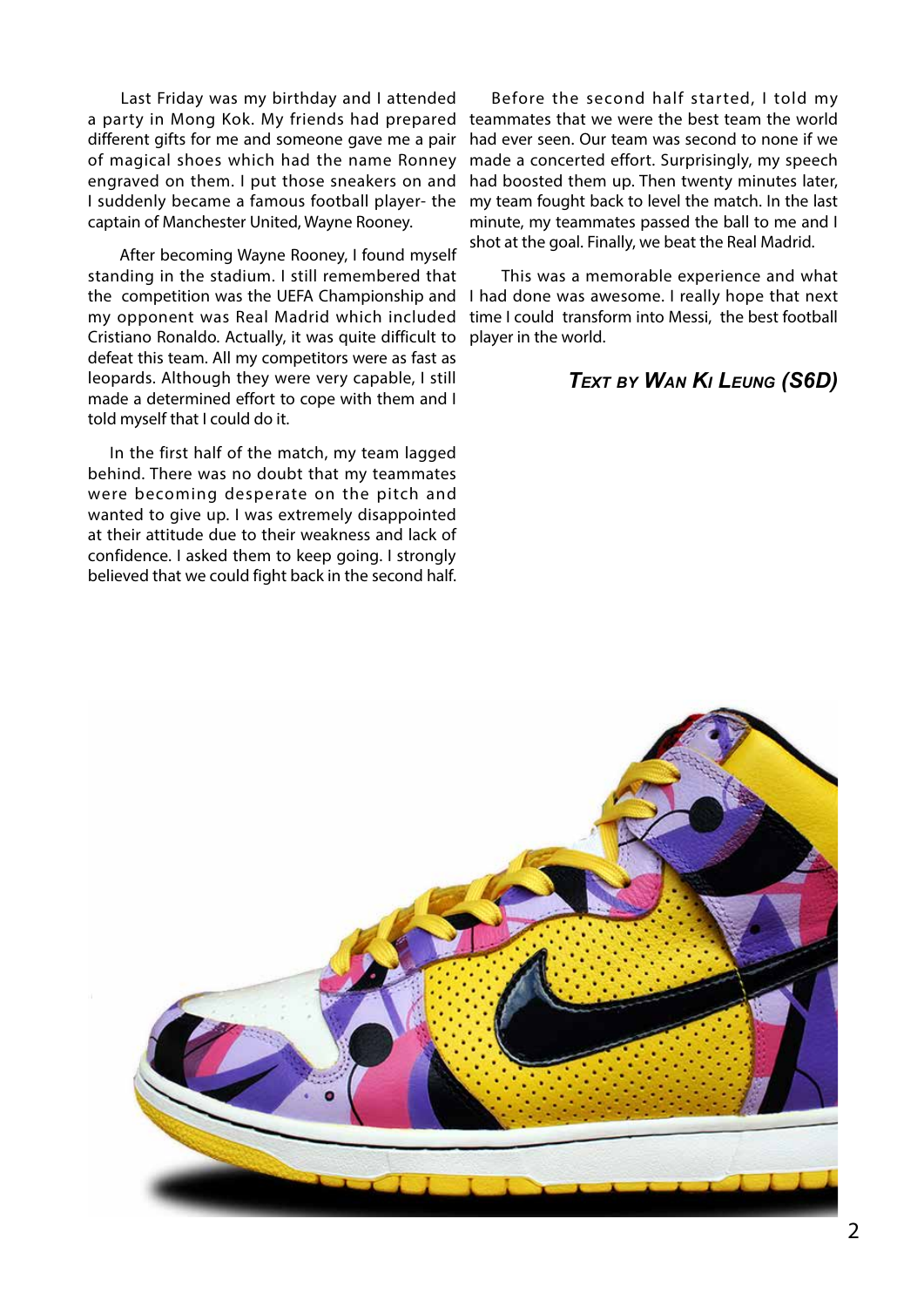### What an Amazing Day!

Today is my birthday. My best friend, Sam, told me that he knew a fairy who would give a magical gift to quickly. Now, I can make a smash vigorously, move on celebrate one's birthday. I went to the fairy's home. the court swiftly and catch the shuttlecock accurately. The fairy gave me a pair of magical shoes.

 When I put the shoes on, something amazing happened. I became Lin Dan, a famous badminton player. Lin Dan is my idol, he is good at playing badminton. I cheer for him every time I watch his match. It's so surprising that I become Lin Dan!

Suddenly, a question comes to my mind. "Now I am Lin Dan, why not go to play badminton with my family?" Indeed, it is a good opportunity for me to show my power with Lin Dan's body. It will astonish my family .

 My family and I went to the badminton court It feel amazing. I have never won a match against my brother, but today I finally did it!

 At mid-night, my original body came back and I become who I once was. No matter how quickly my original body comes back, I will never forget what happened today and how amazing it was!

#### *Text by Lee Kwai Pan (S6D)*



## **''Amazing Sunny Afternoon**

 Last week, someone gave me a pair of magical shoes on my birthday. He told me he accidentally found the shoes at school. "It's amazing. I put them on and it left me a great memory. I think you should have a try." He said.

 So I put them on and instantly, I became a famous sports star. Rafred Nadal. It's an unbelievable experience and it makes me feel so good. In fact, I like playing tennis, yet I do not have any outstanding skills. Whenever I went out and played tennis with someone. I was always the loser. I found that I could not enjoy this sport any more, so I gave up. However, now I can change that feeling because of this pair of shoes.

Luckily, my friend gave me the pair of shoes in the sunny afternoon. I could not wait and I put them on immediately. I went back home to get my tennis racket. When I arrived at the tennis court, some people were playing tennis over there. "Ok, it's time to show them what I can do." I thought.

 I stood on the ground and hit the ball first. Wow, I could feel my muscle was tightened. It was now very easy for me to hit the ball so far. The opponent could not even see the ball because he did not even respond. It must have been in a very high speed. I could hear that all the people were cheering for me, for my performance,and the guy looked very surprised. Yeah, I knew it's hard for him to accept the truth, but it really did happen. How could I forget this experience?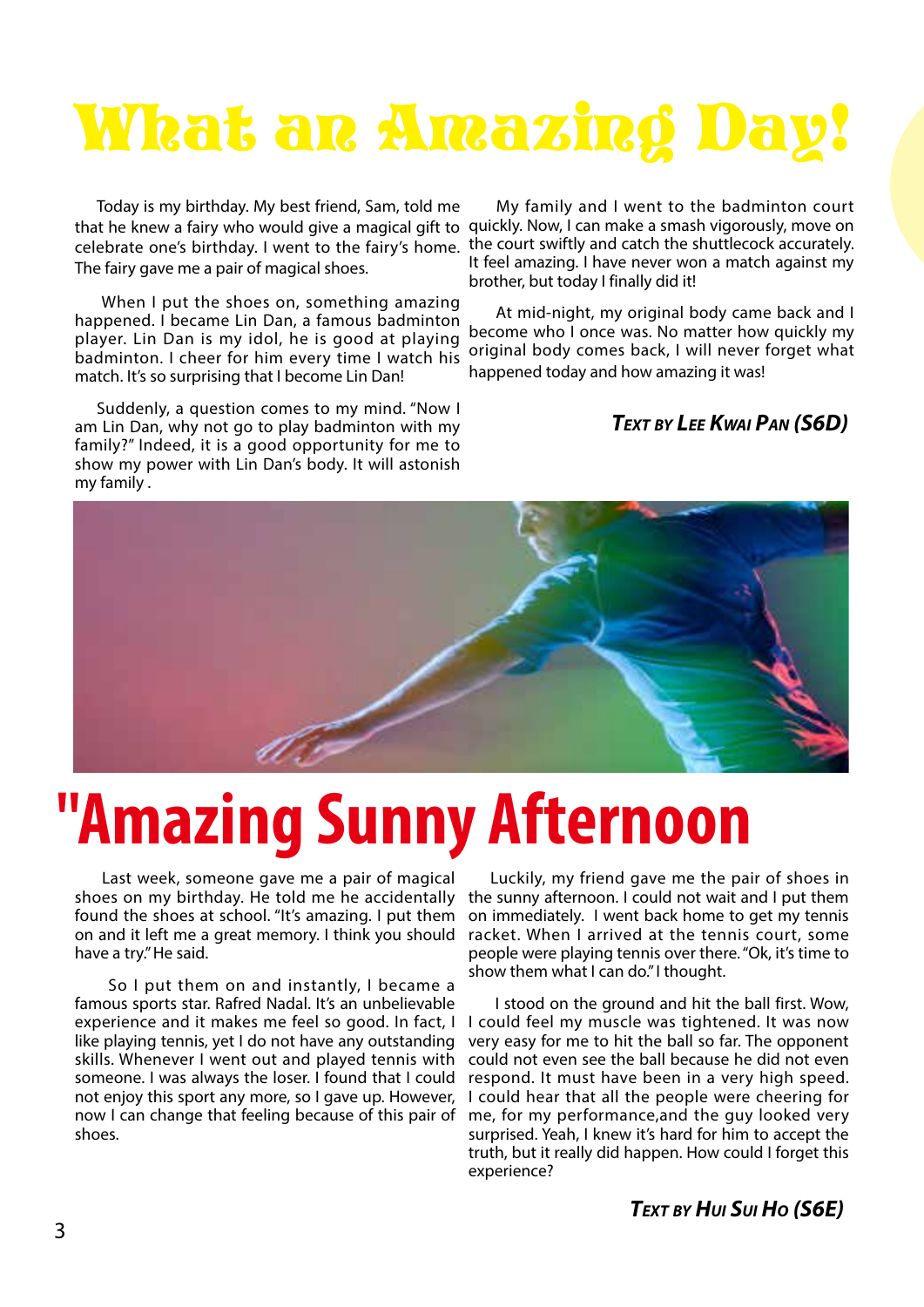### ''Undefeatable Bolt Breaks Record in 200-Meter, Again'' //Unbreakable….//

Four days after the 100-meter record was broken, the 200-meter record was also broken by the same person – Usain Bolt, the fastest man in the world.

Bolt, Jamaica's best sports runner, surged so far ahead of the Olympic final field that he slowed down in his last 50 meters. Despite this, he still won the gold medal, as well as created a new record – 19.30s. It is not hard to imagine if he ran hard through all the competition, Bolt would outrun this record. It was the greatest present for his 22nd birthday. People were all extremely excited that they could not wait to see Bolt's astonishing performance.

After watching the replay on the big video scoreboard along with everyone, I was saying, "I look cool." Bolt said. "I was just happy. I was just looking at myself and I was like, that guy is fast. I'm proud of myself. It's a great feeling. You can't really explain it."

In this race, Bolt wanted to challenge himself with a view of finding out what he could do when he was serious. In the 100 meter race, he stopped running 10 meteres before the finishing line, threw out his arms and slapped his chest before his dashing. The result stayed in 9.69s – which is 0.013s faster than the previous world record. What is much more astonishing, is that it could have been so much better.

"A lot of people compare me with Michael Johnson," Bolt said. "But I don't like to compare myself to other people because I just try to be myself. Michael Johnson was a great athlete. He has revolutionised the sport. I have just changed a little bit of it."

Bolt, though, clearly underestimated what he had done in the Olympics. On the biggest stage for his sport, he rewrote two of its most revered records. The 200m record in particular deemed unassailable.

The most startling part was Bolt's ability to do it in such a young age. "It's ridiculous, "said Kim Collins of St. Kitts and Nevles, who finished sixth. "How fast can you go before the world record can't be broken? How fast can the human being go before there's no more going fast?"

Bolt became the first person since Carl Lewis in 1984, to break the world records of the 100-m and the 200-m races in the same Olympics.

*Text by Cheung Fei Hung (S6D)*

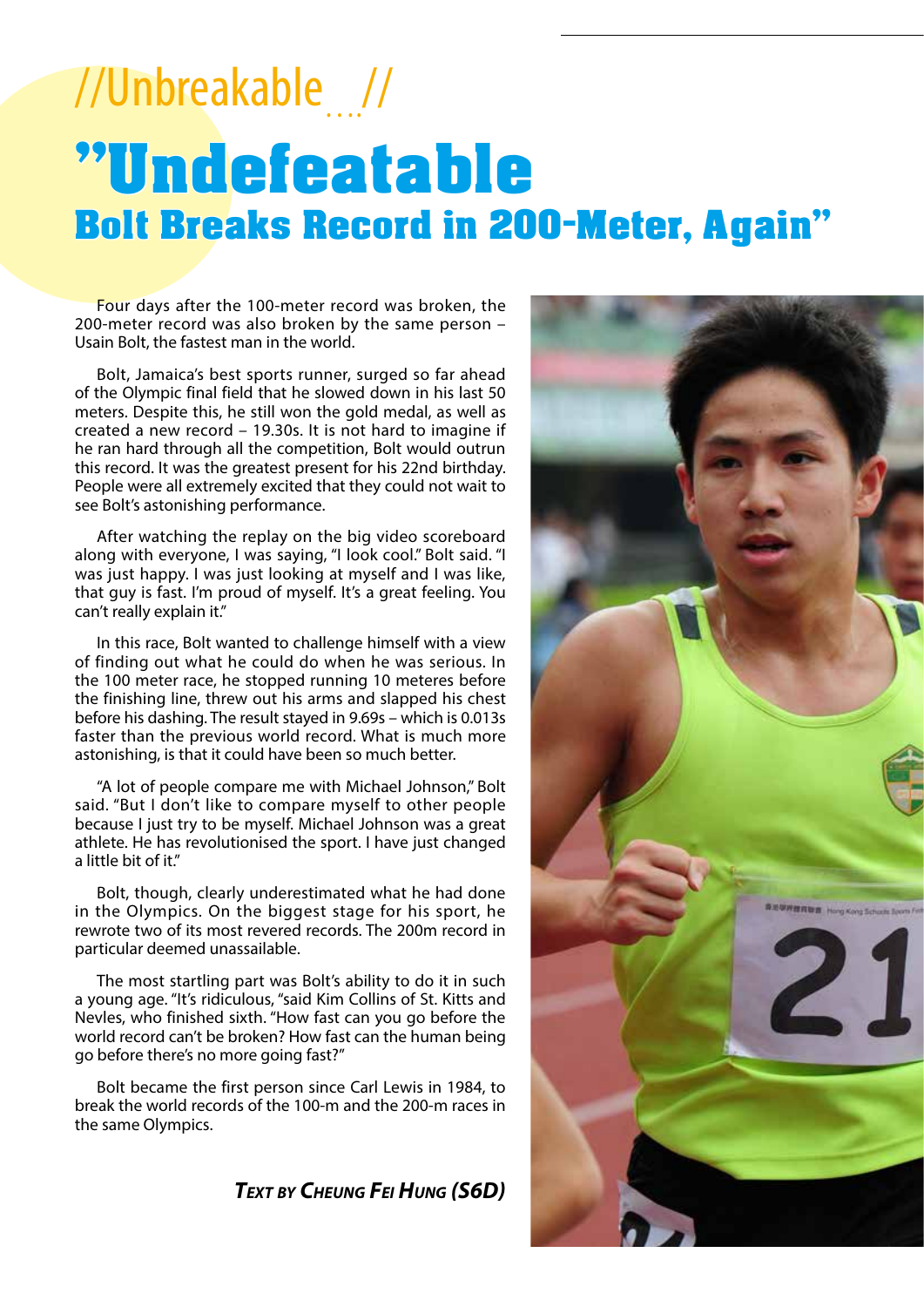

 Unbelievable Bolt broke the world record to win the gold medal in the men's 200 metre Final. Winning the gold medal of Beijing Olympic seemed easy for Bolt.

 Bolt, Jamaica's talented runner, surged so far ahead of a stellar Olympic final field that he slowed down in his last 50 meters. When Bolt ran through the finishing line in 19.3 seconds, he broke the world record by two-hundredths of a second less than two hours before his 22nd birthday. He did not just run though the finishing line, he did it with his trademark Jamaican style though.

 He took off his spikes and danced around the line, he wrapped the entire crowd at the National Stadium in his long embrace.

 In the race, Bolt showed that he could do everything if he was serious. Although Bolt's contenders were not weak, Bolt still ran through the finishing line easily. Bolt's contenders, including Adley Ho, the best runner in Hong Kong and Dicky Smith, who won the 2004 Olympic, felt astonished that Bolt could win the gold medal . "I have never thought that Bolt broke my record from 2004 Olympic. It is actually unbelievable," commented Dicky Smith. "It's ridiculous. How fast can the human being go before there's no more going fast?" said Kim Collins of St Kitts and Nevis, who finished sixth.

 Bolt became the first person since Carl Lewis in 1984, to win both the 100m and the 200m races in the same Olympics. Now the biggest question is what might be next for Bolt.

 "He is doing something we've never seen before, but he's a freak of nature. He did it at 14 and he did it at 17. Most people aren't surprised that he could keep doing it. They might be surprised he did it here; but it was inevitable", concluded the former world-record holder in the 110-m hurdles competition.

*Text by Lee Kwai Pan (S6D)*

### ''The dramatic ending of Bolt in 200-meter''



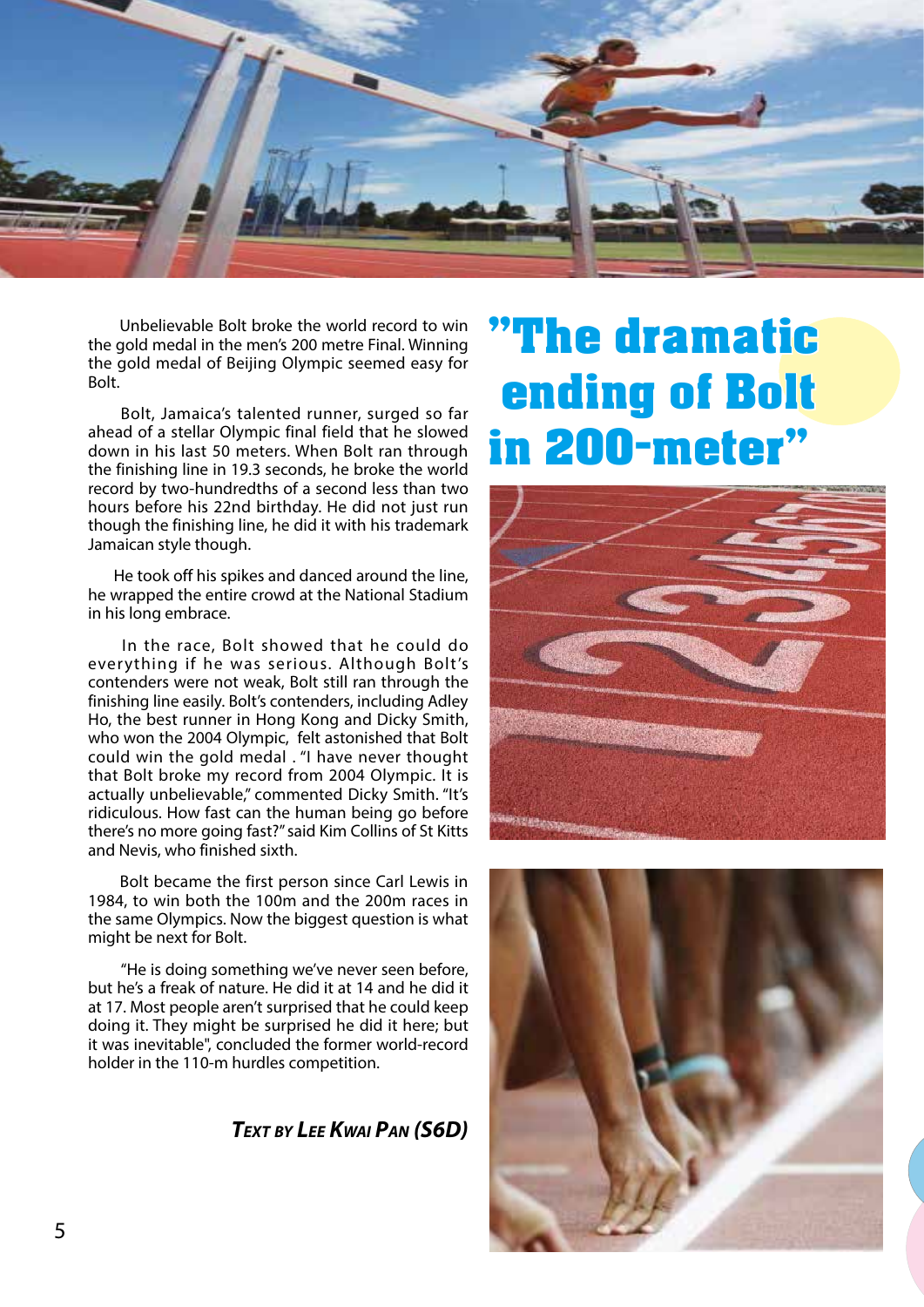# anship//

Dear editor,

 I am writing to promote the sense of sportsmanship in order to avoid the occurrence of another fight after a match has finished.

Two days ago, the student union organised an interclass football tournament. 6A competed with 6B class. With the competition launched, both classes started to organise an attack to win. After a few minutes, Peter from 6A had scored a wonderful goal using his sophisticated sense of playing football. Peter intended to celebrate his goal with happiness, but his action provoked anger from 6B because of the vexatious action. Anger swelled at 6B. John from 6B strongly and deliberately shoved Peter out of blind impulse. when Peter was celebrating his goal with his classmates. John's action was the catalyst for the fight among Peter and John.

and John brought the ball to 6A's for awards for their class as goal area. There was a chance to shoot the ball into the goal, but Peter tackled John violently and John lost control of the is beyond everything, ball. At last, 6B lost to 6A. John including friendship and safety. was furious because of Peter's infringement because 6B losing the match was attributed to Peter using violence. Also, they were angry about the provoking action from Peter. There was an intense argument between Peter and John. Other students from 6A and 6B became involved in the heated argument and, it developed into a fight gradually. The fight stopped when the teachers waded in and dealt with it. In the fight, John and Peter were mildly injured.

This issue is severe and affects the peace of our school. Promoting sportsmanship is the effective and efficient way to prevent arguments as well as fights.

Sportsmanship can create an ironic atmosphere in the school. In the competition, most

 The competition continued of the students want to strive they desire to get the fame and reputation. Sometimes, their desire of winning the competition Sportsmanship can teach them the priorities in friendship and reputation with the intention to have a competition in a safe environment. The violence will disappear by the promotion of sportsmanship.

> Finally, if we do not teach the students the importance of sportsmanship, our school will have violence in every inter-class match. Hopefully, our school will support the promotion of sportsmanship.

> > Yours faithfully, Chris Wong

*Text by Liu Tsz Tsun (S6D)* 

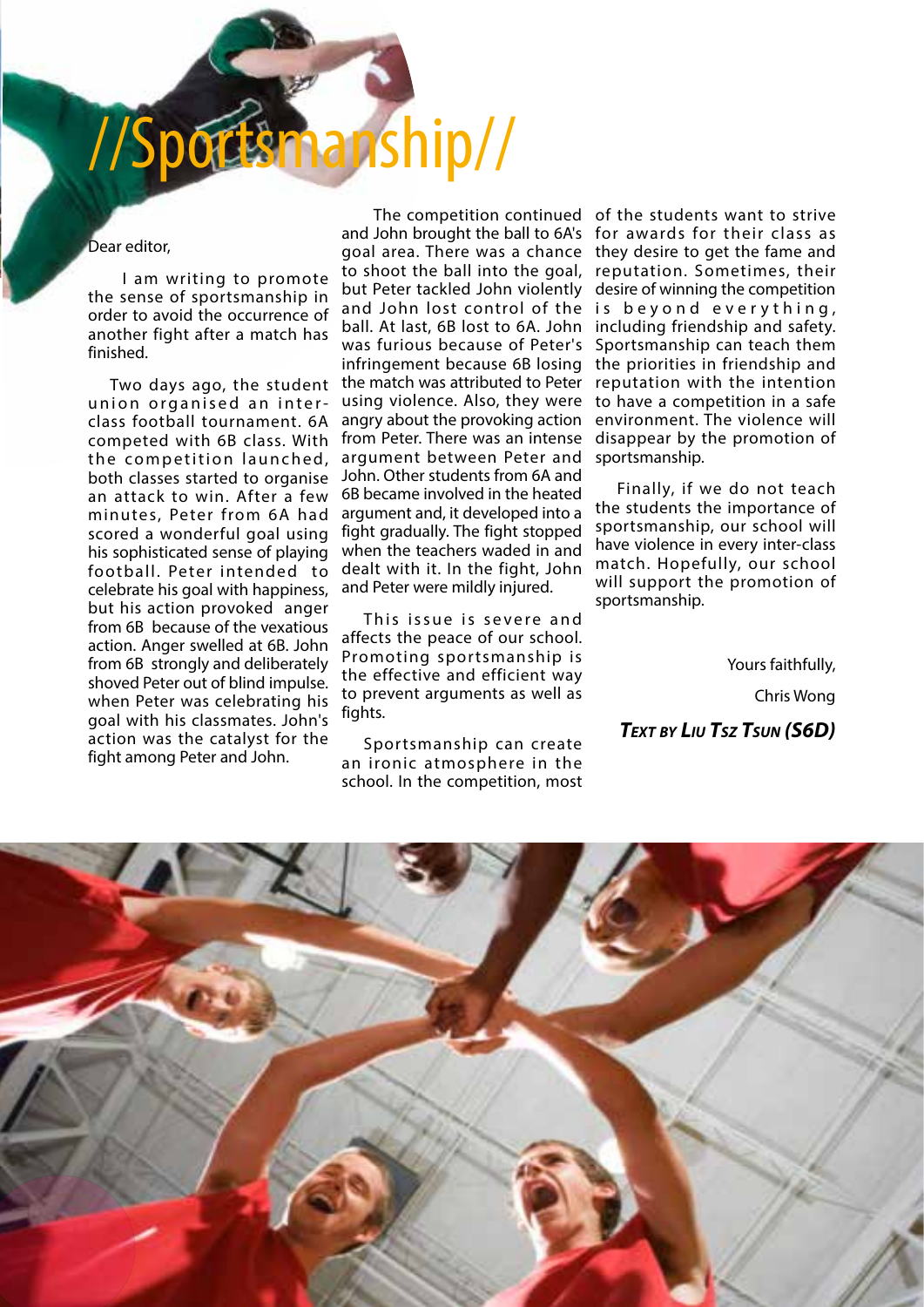I am writing to review an inter-class football tournament which was held on the1st of February. I think that there are some suggestions that could prevent similar incidents from happening in the future.

In order to promote the sense of sportsmanship, the student union organised an inter-class football tournament last week. Initially, the ambiance of the match was entirely thrilling and exciting. The players did respect their opponents. However, their tackles became more aggressive. One player got injured during the match. Afterward, the loser could not help scolding the winner. The dispute resulted in a fight.

After the match, the fight damaged the school's harmony. Students who study in the classes involved were not willing to talk to each other. Other students discussed this incident in a serious tone. There is clearly a crack in the relationship among many people.

In regards to this unacceptable incident, sportsmanship can help prevent such incidents from happening. In the first place, sportsmanship tells us that we should respect our opponents. That is to say, we should not damage the relationship on account of the contest. An altercation should not break out after the match. Secondly sportsmanship teaches the participants to enjoy the procedure of the match rather than the result. People ought to know that the competition was held for increasing class interaction and let students relieve their stress. Therefore, the process is undoubtedly more important than the result. It is easy to see that the value of sportsmanship can prevent unhappy incidents like this.

To improve the circumstances, both remedial measures and recautions are essential. Firstly, the student union can set up rigorous punishments for the player who make serious tackles, disputes and so forth. Secondly, they can promote the sense of sportsmanship and it can prevent the incidents from breaking out again.

To conclude, I hope that sportsmanship can be promoted. Harmony is very important in the school.

Yours faithfully, Chris Wong

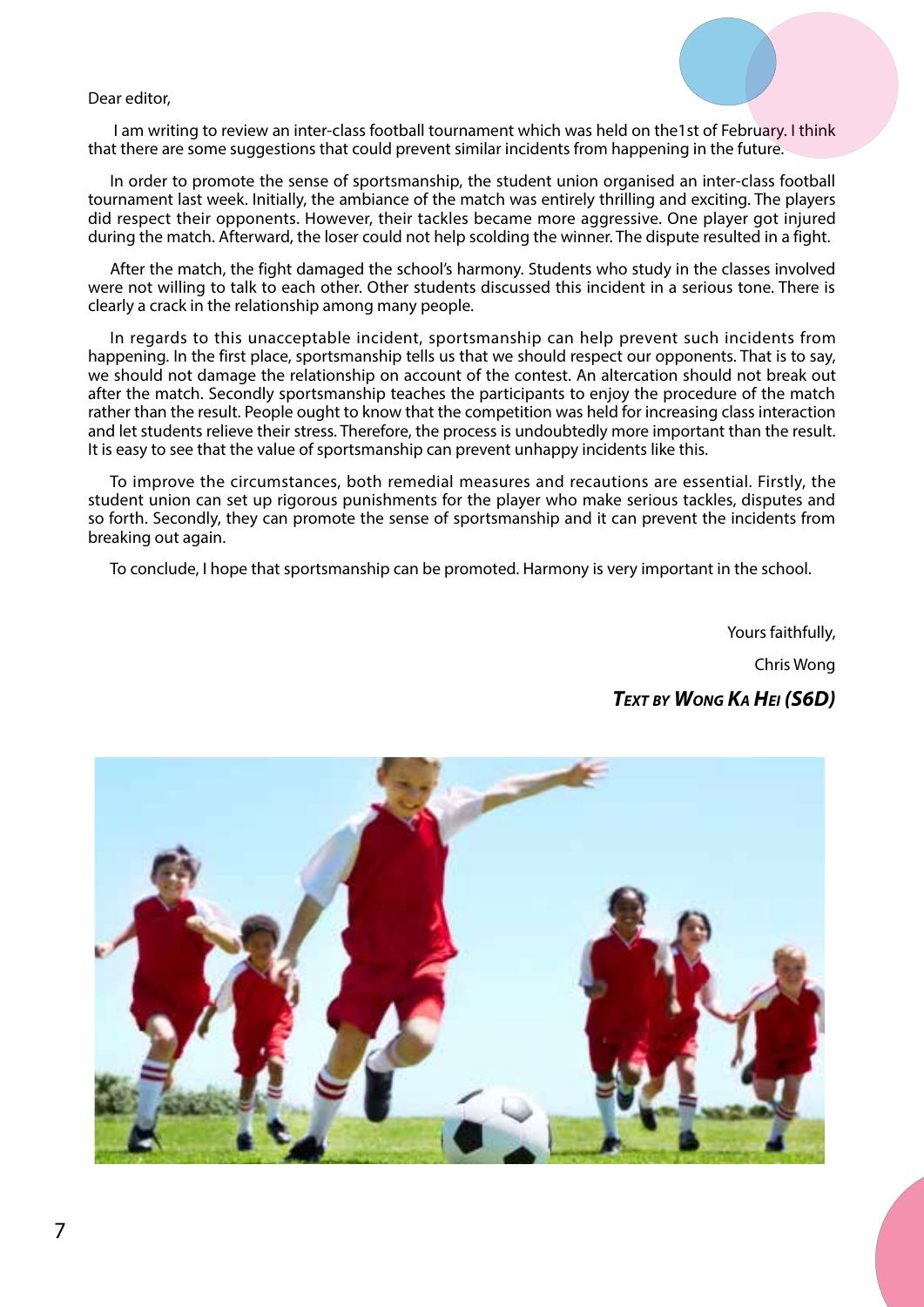As a regular reader of your column, I am writing to express my concern regarding the fight during the inter-class football tournament. It was a regrettable incident and we can avoid these accidents easily.

Yesterday, 6D and 6E had a football match during lunch time. At first, the 2 classes were friendly as they fought to win, but some 6E students used unscrupulous methods in an attempt to hinder 6D students. Some 6D students were furious that the judge did not stop the match and punished 6E participants. 6D students, therefore, started to oppose and tried to stop the match. The fight began as one 6E student suddenly hit a 6D student.

After the fight, the atmosphere on the school soccer field was tense due to the conflict between 6D and 6E. Also, most of the students and teachers felt depressed and weary for some time after the football tournament. Although the incident is over, we still need to find out the solution in order to prevent it from happening again. The reasons why it is easy for the football players in our school to start a fight are not difficult to understand. The major reason is that they lack sportsmanship.

I firmly believe that with a clear concept of sportsmanship, the students, especially the football players, could gain further understanding of respect. The nature of sportsmanship can teach us how to get along with others and how to cooperate with our teammates. Mutual respect is also a main concept which helps students to be more friendly.

On the other hand, there are myriads of things we can do to tackle the situation.

To rectify the problem, the school should continue to educate the students. To start, game stalls can be set up in a bid to educate students about the rules of different sports.

Also, we can organise more sports events in order to let our students have access to sports and understand the concept of sportsmanship. We can therefore teach students to obey the rules through sports events.

I hope the development of sports can be better in the not so distant future.

Yours faithfully,

Chris Wong

*Text by Cheng Sik Nam (S6D)*



#### Dear Editor,

I am writing to describe the recent incident which happened between two classes after a match last week. I would like to give some suggestions to improve such matches.

In order to promote the sense of sportsmanship, the Student Union organised an inter-class football tournament between 5A and 5B. Everything went smoothly in the beginning. However, as the process continued, the match became more and more tense. The two teams were neck-and-neck at 2:2 and there was only 5 minutes left. Suddenly, 5A seized a great opportunity due to his opponents' turnover and ogranised a quick attack. Something unfortunate happened. A player of 5B pushed his opponent in an attempt to stop him from scoring. His opponent fell down as a result. The players of 5A quickly gathered together and shouted at their opponents using foul language. The opponents did not take the abuse kindly. And it soon resulted in an intense fight, It was a total mess.

As a matter of fact, sportsmanship can help prevent such an incident. Through this match, it is crystal clear that our students lack sportsmanship. So I suggest PE teachers should make good use of their lessons to educate students about the importance of sportsmanship. Because it cannot only help students cultivate a better attitude towards competition, but also teach them how to control their emotion effectively and in a mature manner. If students had had the above spirit, such tragedies would not have happened.

Friendship is of greater importance than winning. Finally, I hope with the everlasting effort of the Student Union, the sense of sportsmanship in our school will be promoted.

Yours faithfully,

Chris Wong

 *Text by Cheung Fei Hung (S6D)*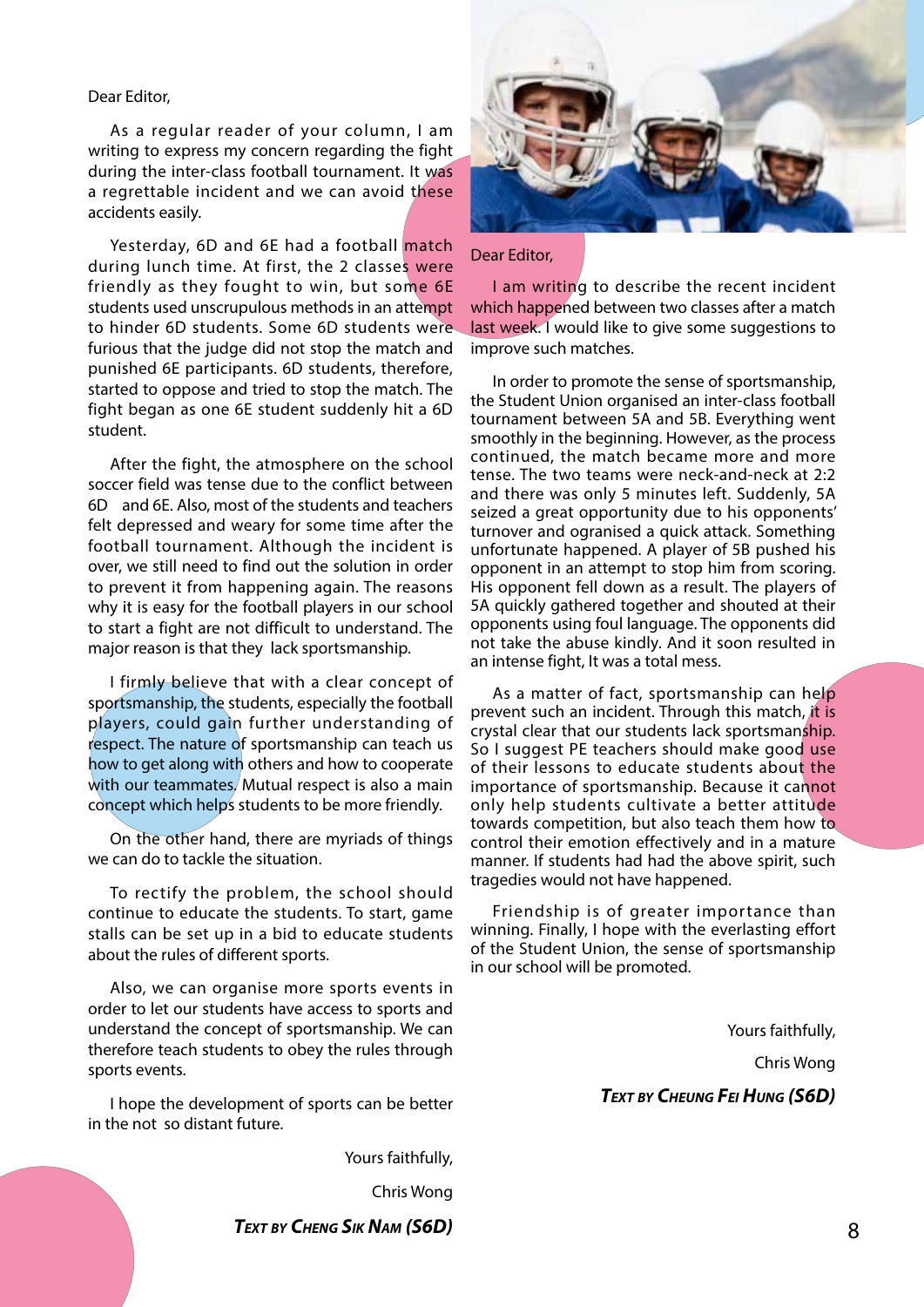

I am writing to express my opinions of a football match, which resulted in a tragedy.

The accident happened on the 1st of March during lunch hour. It was an inter-class soccer match organised by the Student Union. 3A and 3B started the match at around 12:15pm and all players tried hard in a bid to win the match. It is obvious that all players were devoted to the match. However, a player from 3A tackled a boy from 3B deliberately and the referee did not stop immediately. This made 3B students unsatisfied. Another 3B player pushed the wind 3A player. After 5 minutes, PE teachers settled the situation and the injured were sent to hospital.

All participants enjoyed playing the match. Nevertheless, they neglected the importance of the match! Students thought the prizes were their final target. I believe that the reason football matches are organised is to allow students to build relationship, experience atmosphere, and learn sportsmanship.

 In my opinion, sportsmanship is a fabulous solution to prevent the above incident. The current PE curriculum focuses too much on practical skills, neglecting the essence of sportsmanship and students may not learn how to play a match properly.

Because of the lack of sportsmanship, I suggest that the school should organise a talk for students. I recommend the school to invite Tony Chan to be the guest due to his sophisticated background. He may share his career path with us too.

> Yours faithfully, Chris Wong  *Text by Cheng Shun Lai (S6D)*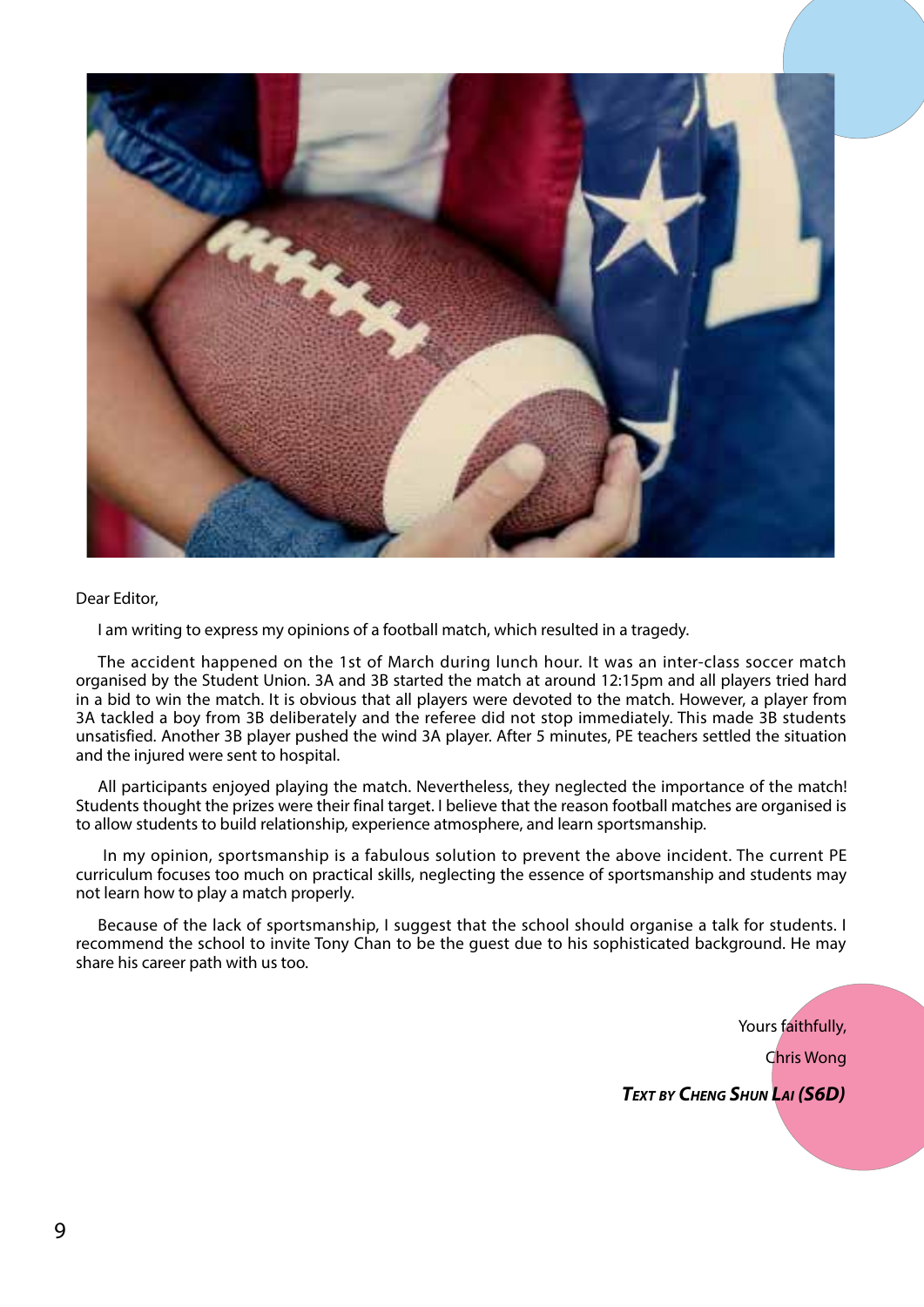I am writing to discuss the fight that happened yesterday between two classes after a soccer match. As a spectator and a student who wishes for the sense of sportsmanship that was enhanced through a tournament, this kind of incident is hoping to be stopped through the reinforcement of sportsmanship.

The fight occurred yesterday on the school soccer field. The final tournament took place in an art-threat environment. Due to a controversial judgement made by the referee, class 6C lost. Furious about the result, the angry 6C participants scolded the 6A players. The quarrel end up becoming a fight and most of them were injured. Ultimately, the flight was stopped by the principal.

The atmosphere on the school soccer field was destroyed as a result of the fight between the two classes. Expecting to enjoy a fascinating match, most of the spectators were disappointed by the contentious decision made by the referee. With the lack of sportsmanship, some students shouted excitedly when the incident began. Compared with some tense students, most of the students who watched the match were disappointed by the acts of the two teams. The aim of promoting sportsmanship failed.

It is believed that sportsmanship can be used to deter such incidents because sportsmanship is not widely accepted and spread out in our school. Including the concept of sports games, sportsmanship could bring students positive attitudes towards playing sports games.To prevent such incident from occuring again, the school is advised to strengthen the sense of sportsmanship among students through regular classes, extracurricular activities and sharing.

Hopefully, this kind of incident will be stopped through the promotion of sportsmanship through different kinds of efforts.

> Yours faithfully, Chris Wong *Tex t by H o Adley H. Y. (S6D)*

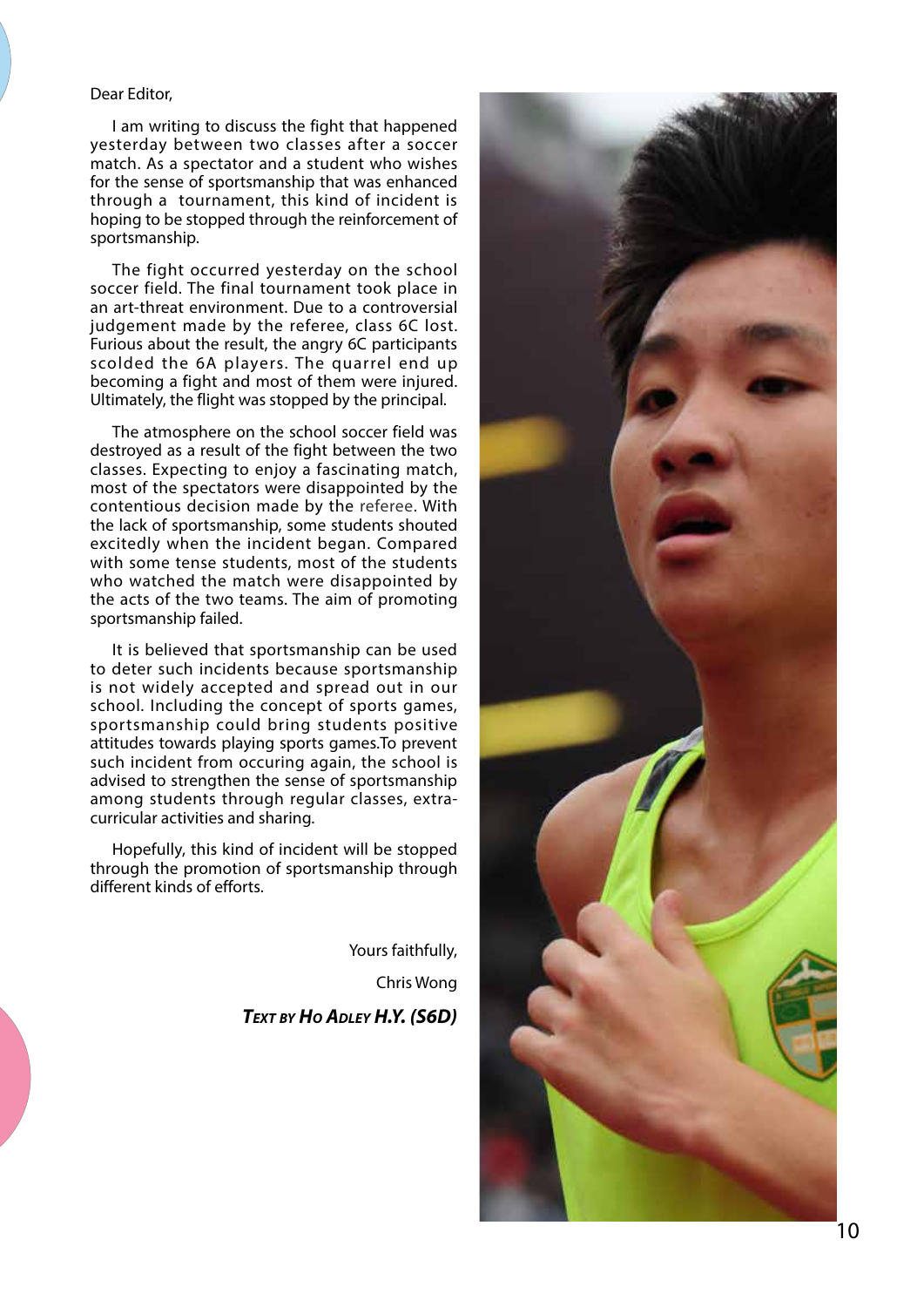I am Chris Wong, a member of the student union. Recently, we organised an inter-class football tournament to promote the sense of sportsmanship. However, a fight broke out between two classes after a match. Therefore, I would like to describe the incident, the atmosphere on the school soccer field and how sportsmanship can help prevent incidents like this through this letter.

 Last Friday, the final of the football tournament was held. It was the match between 6A and 6B. The game was very intense because until the last minute, the score was 2:2. Suddenly, 6A players found a chance and scored, and the match ended. After the discussion of our judges, it was believed that the goal was counted, and 6A won the game.

However, the 6B players did not accept the result because they thought that 6A did not deserve to win. Some 6A players argued and shouted at their opponent. The atmosphere among the soccer players became tense, 6B students seemed to be in a frenzy. They headbutted and elbowed to attack 6A players, and a fight broke out. It was such a serious accident, I think the key to prevent incidents like this is sportsmanship. Sportsmanship tells us that friendship is more important than the result of the competition. We should accept the result even if we lose.

To improve the sportsmanship of our school students, I think we should hold an inter-class football tournament again and cancel the winning prize. It is just a friendly match and students do not have to worry about the prizes .

I don't think that they will care about the result that much, and they can therefore learn the sportsmanship in a correct way.

Yours faithfully,

Chris Wong







Dear Editor,

Recently, the student union organised an interclass football tournament. Unfortunately, a fight broke out between the two classes after the match. To avoid a similar incident happening in the future, we cannot neglect the importance of promoting and building the sense of sportsmanship.

As I remember, the two teams were neck and neck with 2 points each. In the last 10 minutes, the situation was still unchanged. In the last 5 minutes, a football player of team 6A kicked his rival deliberately. It was unmoralistic and violated the basis of the rules and sportsman's behavior. Some team members of 6E felt dissatisfied. Therefore, it evolved into fighting.

When the fight broke out between the two classes after a match, it was very tense. Not only the players had conflicts but the fans of each football team joined in. All of them were also dissatisfied with each other. Thus, they used different tools to support their teams, like cheering, flags and loudspeakers. It seemed as though the World War III was commencing.

Actually, improving the sense of sportsmanship can help prevent incidents like this. If they can consider with others and know their friendship is more important than the result, they will understand others. It will decrease the chance of similiar accidents from happening in the future.

Yours faithfully,

Chris Wong

*Text by Chu Man Chun (S6D)*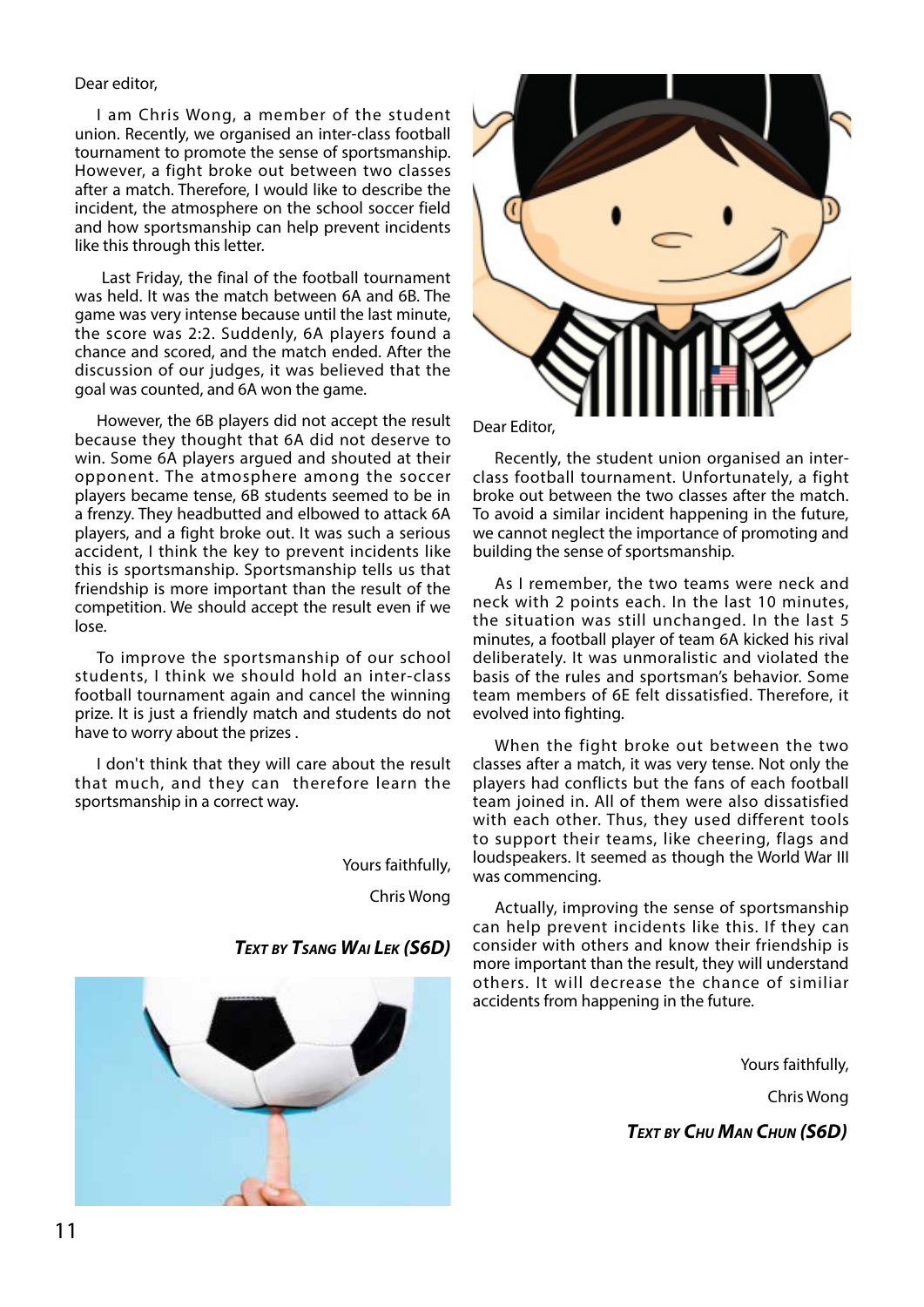Recently, a fight broke out between two classes after a football match. This sparks much concern. I am writing to express my views on the soccer field of our school.

Initially, the student union wanted to promote a sense of sportsmanship through this event. However, the result did not fulfill the task. The players from 4D were not satisfied with the judgement of the referee. And it led to an argument. The players from 4E just kept saying that they were trouble makers. What is more horrible is that they humiliated each other. Regrettably, it led to a serious conflict. Many of them were injured and it was hard, if not impossible, to stop them from fighting.

Prior to the incident, the atmosphere of the school soccer field was not good at all. We all lacked enthusiasm. Many students had not encountered edsuch problems before, but it seemed that there was nothing we could do to improve the situation. It is time that we reflected the development of soccer field in our school.

In my opinion, sportsmanship can help prevent this kind of incident. Many of our students just focus on the award but it is not a good value to nurture. Only with a clear concept can students gain a better understanding of sports. Sportsmanship means we

all try our best to finish the games but we do not really care about the result, we just enjoy the games to the full. I think if our students understood this attitude, they would not be so stubborn towards the victory. They would rather let it go and realise that nothing can stop friendship and sportsmanship.

In order to promote sportsmanship, I think the school should hold some more activities for our students, for instance, sports festivals and games. Hopefully, students can develop further understanding through playing the games. Moreover, I think the school should not only place emphasis on the school teams, but also all the students. Through implementing the whole-school participation in sports, the atmosphere of sports will be improved.

 The school teams should take the lead for us in that the result is not that important. We need to educate our students that true sports require sportsmanship and cooperation. The original aim of sports is to bring us closer, not to cause conflict. This is the one thing that we all should know. I hope the development of sports can be better in the near future.

> Yours faithfully, Chris Wong *Text by Yeung Ho Yin (S6D)*

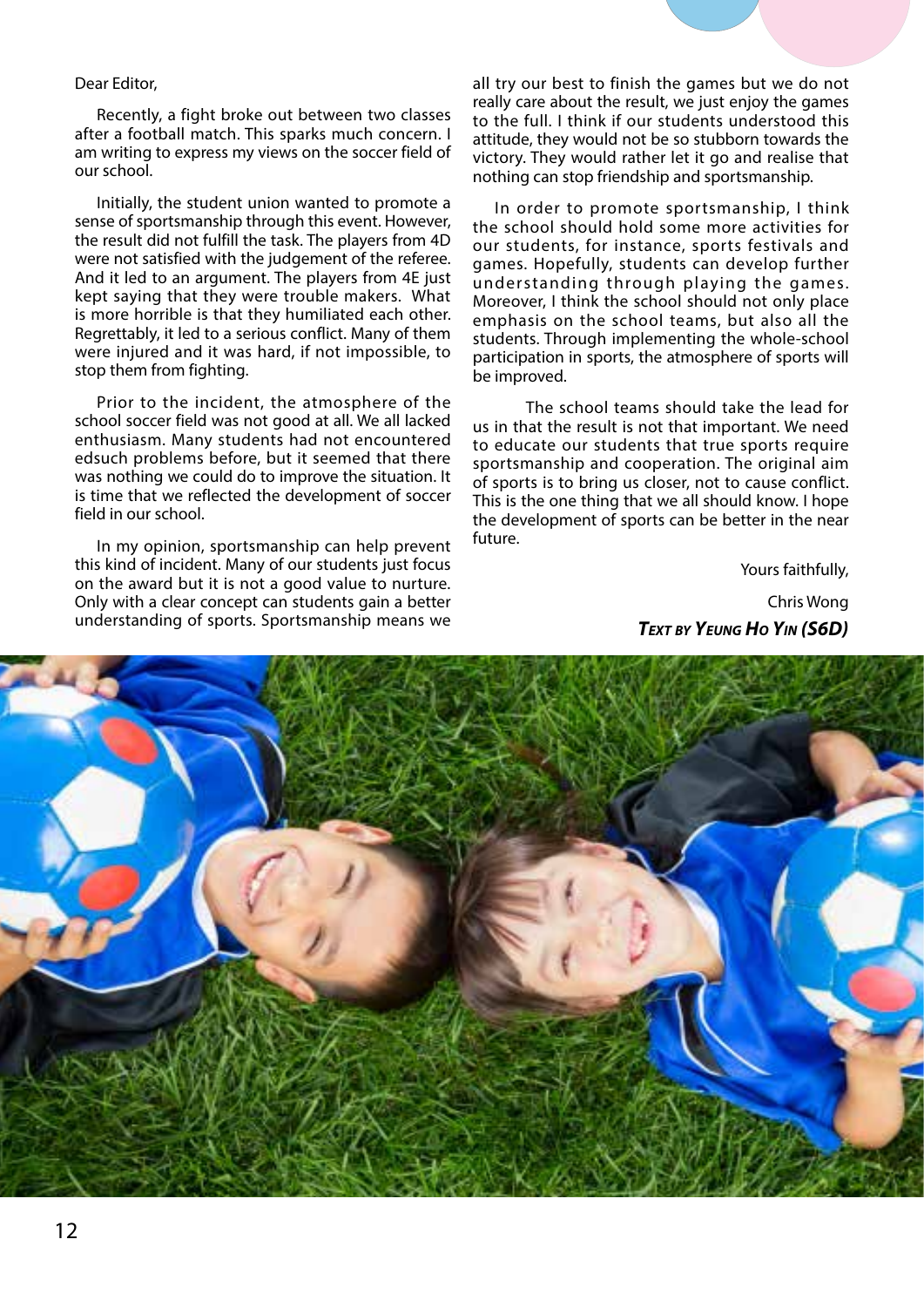

### **ALL**

Soccer is certainly one of the most popular sports games in the world. Every four years, people from all corners of the globe are mesmerized by World Cup tournament. Besides the sports game itself, fans in Hong Kong have an additional source of excitement – gambling. Whether people acknowledge the existence of football gambling or not, it is so prevalent in Hong Kong that it has been widely discussed by the government as to whether football gambling such a controversial topic should be legalized.

On the one hand, people consider gambling as a harmful activity that corrupts the mind and ruins families. Therefore, it should neither be encouraged nor legalized. It is indeed true that when gambling is carried to the extreme, no matter what form of gambling it is, it may jeopardize the financial wellbeing of a person and his family. We all have already heard enough family tragedies on news resulting from the addiction of gambling.

On the other hand, it cannot be denied that gambling is a part of life in Hong Kong, and it is quite impossible to eradicate all sorts of gambling. People supporting soccer gambling maintain that gambling in moderation adds excitement to life and provides a channel to ease the pressure of a hectic lifestyle. They suggest that the most important thing is to help people not carry it to the extreme instead of banning it altogether.

 There is no doubt that soccer gambling, like other gambling activities, may create domestic problems and family tragedies. Nonetheless, banning the activity is both unrealistic and will also spown illegal gambling activities controlled by the underground. So putting soccer gambling in a legal framework will be a more sensible way of dealing with the necessary evil and minimizing its detrimental effects.

Whether betting on sports should be allowed or not has been widely discussed and there are many different opinions on this topic. Personally, I think betting on sports should not be allowed. Nowadays, many people gamble on sports such as football and basketball but sport itself is not a gamble. Sport is a competition, not something we should bet.

Betting on sports is an insult to the sporting spirit. Sports is all forms of competitive physical activity which aims to maintain or improve physical ability. Gambling on sports totally contradict the original meaning of sports. It depends on luck. In the Olympic Games, gambling is not allowed, as they want to ensure the games are fair. Moreover, betting on sports may lead to game fixing. Game fixing affects the result of the game and also breaks the principle of sports.

Secondly, betting also affects family relationship. In some cases, some people use all their money betting on football and ask their family to give them money. Argument as well as domestic violence may occur frequently. As a result, their relationship with their families may worsen.

 However, some people say, if gambling on sports is banned , there will be an increase in cases of illegal gambling on sports but I think this is the responsibility of the government. The government should take strong measures on fighting against illegal betting. The ban of betting on sports can inhibit the gambling atmosphere. Some students in Hong Kong are addicted to gambling and no longer cultivate in their studies, so I think betting on sports should be banned and illegal betting should be stopped.

In conclusion, betting on sports should not be allowed.

#### *Text bv Mak Ho Yin (S6E)*

*Text by Tai Ho Yin (S6E)*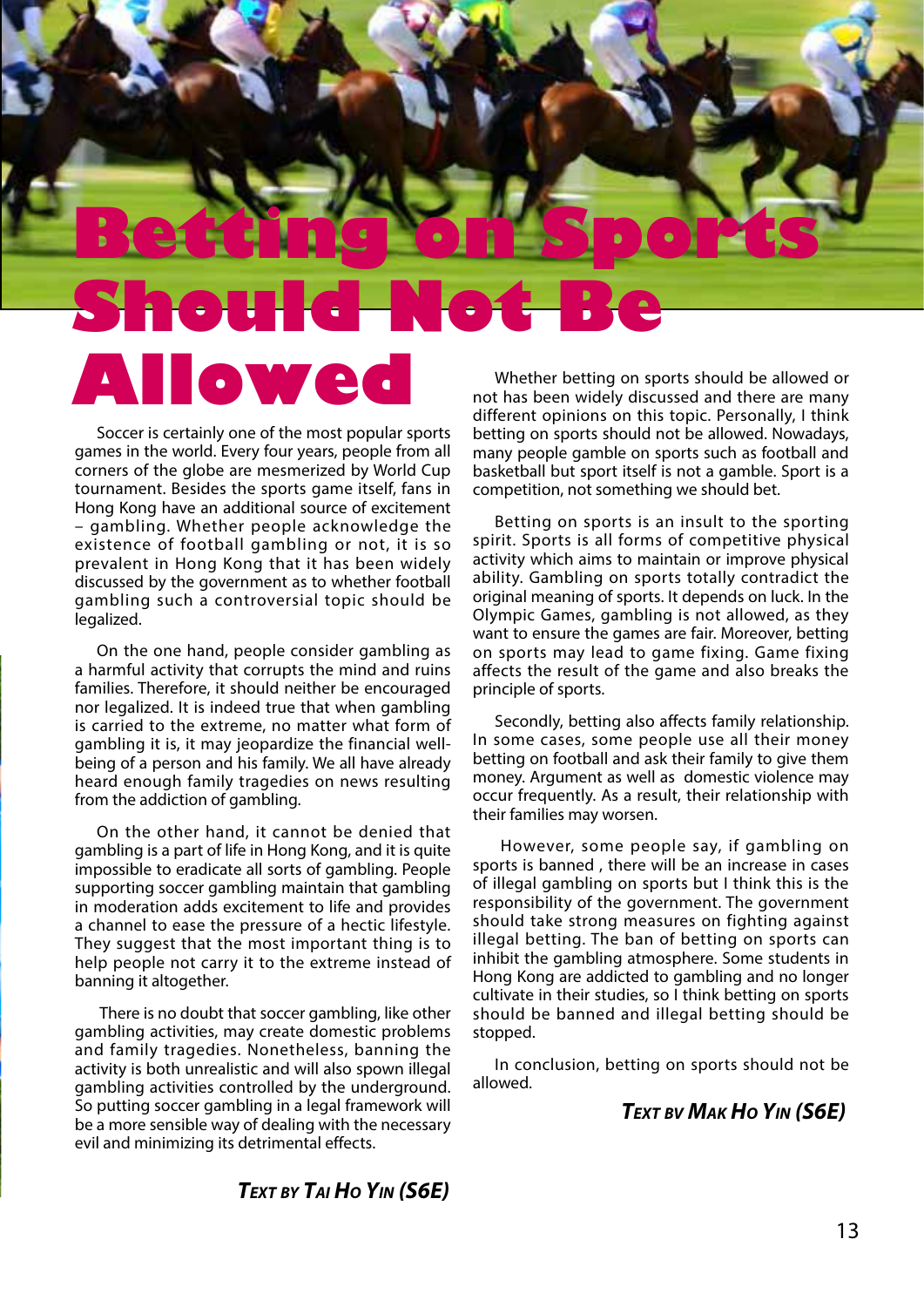

Nowadays, betting on sports has become more common. More and more people do think that it is an excellent tool to make money. Undoubtedly, it can earn someone a lot of money in a short time, but it has risks too. In this essay, I will prove that betting on sports should not be allowed.

To begin with, the main reason is that betting on sports will lead to an influx of match-fixing. According to FIFA's statistics, there are hundreds of illegal and attempted examples of match-fixing every year. Some law-breakers always try to control the football matches or other competitions. That is when they will bribe the athletes and earn money through the match fixing. Therefore, unfair and illegal matches will increase. Based on this reason, we cannot enjoy good matches anymore, so we should ban the betting on sports.

Besides match-fixing, my second point is that betting on sports is a bad and hazardous hobby. If people were too addicted to it, they could become heavy gamblers. In fact, it will affect their daily life such as studies and work. What is more serious is that they may go bankrupt or will be deep in debt. Hence, the relationship between them and their family or friends will also be destroyed.

Furthermore, another reason is that sports are not a money making tool, but an entertainment. Certainly, sports are used to promote team spirit and peace, just like the Olympic spirit. As everyone knows, people can improve their friendship and

become healed through sports. I am afraid that betting on sports will change the original intention of sports and the athlete's attitude. If betting on sports were allowed, people would only focus on the benefits but ignore the sport spirit. As a result, sports competitions will become a utensil for making money and the number of match-fixing will continue to rise quickly.

To put it simply, betting on sports should not be allowed because it is harmful for us. If people really want to play the thrown games, they can go to the casino. Just do not mix up gambling with sports.

#### *Text by Wan Ki Leung (S6D)*



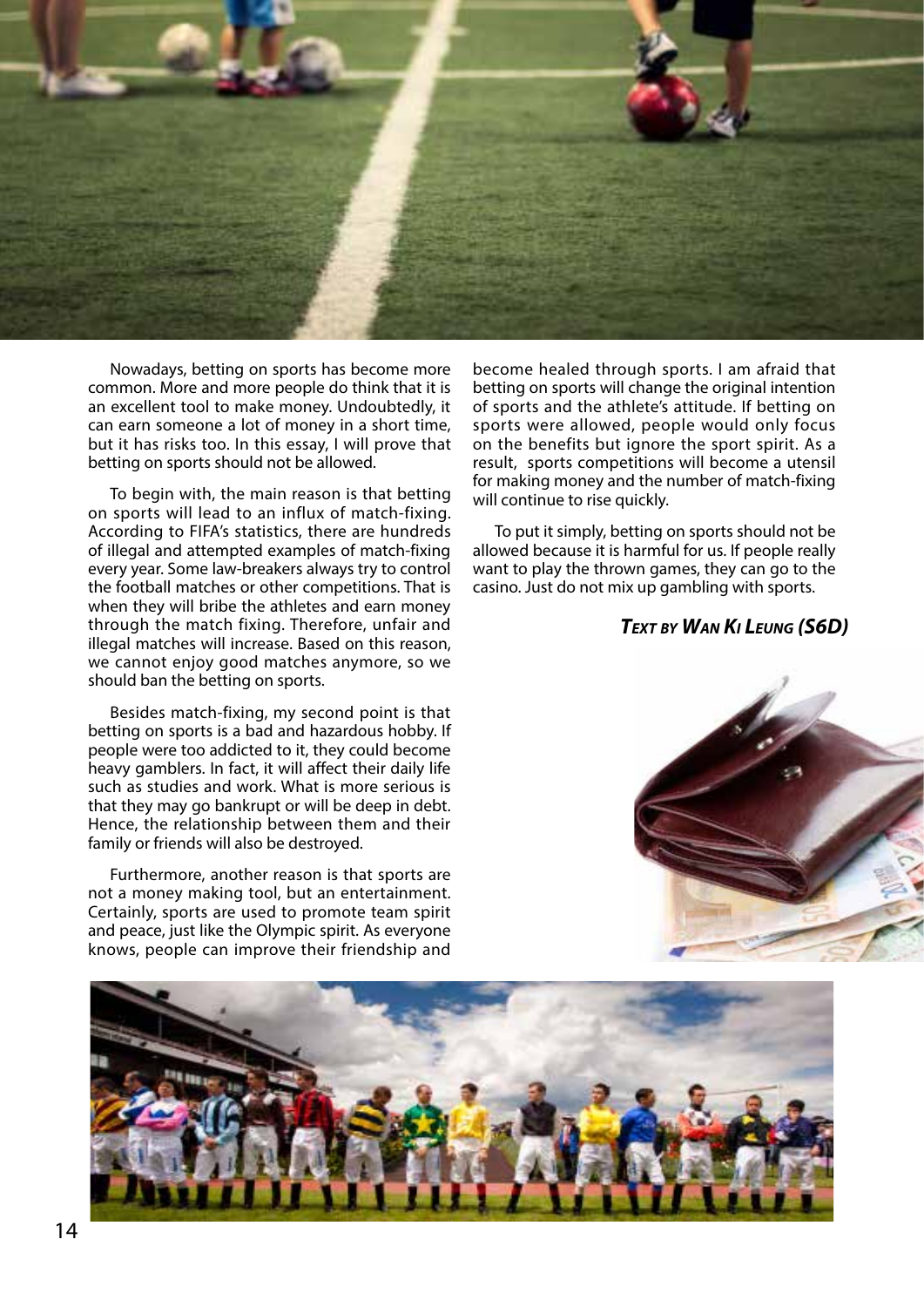# betting on sports

Up until now, betting on sports has been in the limelight. It has caused many discussions from diverse circles. Some gamblers said that it should be allowed. The government oppose that it should be banned. I agree with the latter and there is much evidence to support my view.

First and foremost, gambling make sport becoming something commercialized and it can cause illegal incidents. Many people know that there are many football matches fixed in China, Japan and so forth and they want to gain money through betting. Undoubtedly, betting can change the principle of sport – fairness!

What is also worth noting is that gambling will ignite many side-effects within the gamblers. Mentally, they will be addicted to gambling, both if they win or lose money, arrogance and frustration will foster them to bet more. In reality, they will trigger an alternation with their family because of the financial burden. In fact, many similar incidents of this nature occur and are frequently published in the newspaper. Not only would mental problems occur. but the relationship between the gamblers and their families would also be broken.

Intuitions tell us that gambling will also damage our society. In reality, gambling is the fastest way to make a fortune because it provides an illusion to many people. Therefore, they will spend a lot of money betting on sports to make a living. It is however, only a fantasy to many people.

There is a misunderstanding that the government support gambling because they establish the Jockey Club in Hong Kong. However, they hope to prevent the illegal gambling business, and are not supporting the betting on sports.

 I hold a firm view that betting on sports should not be allowed and needs to be discontinued. If not, the society will pay a high price for it. Banning this kind of gambling should be the goverment's decision.

#### *Text by Wong Ka Hei (S6D)*

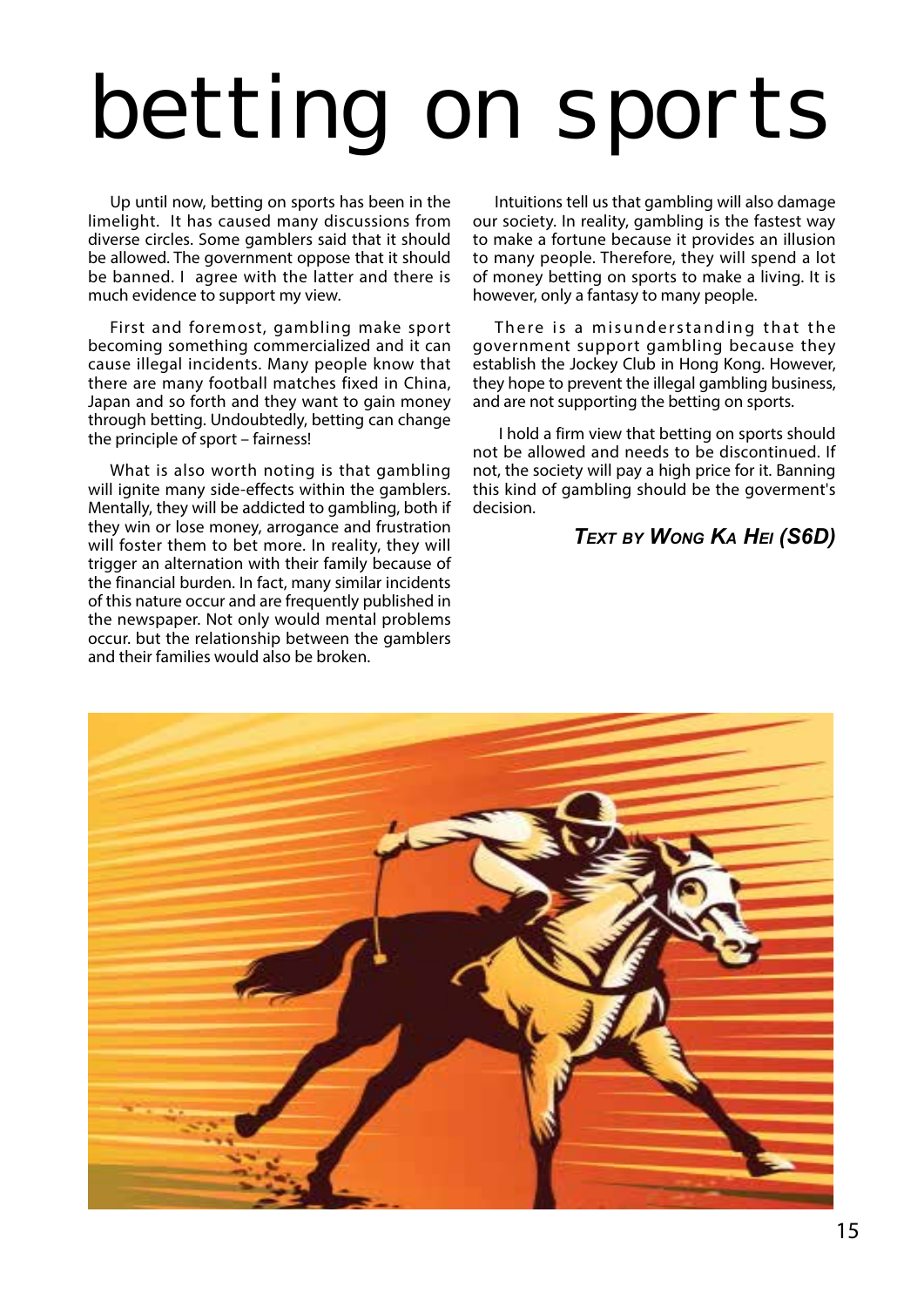

Joyce is a 30-year-woman and she is addicted to gambling. She is now facing a financial problem and is going bankrupt. What is worse is that she is not alone. Around the world, many people are obsessed with betting and this problem is sweeping across the globe.

Some people may think that betting on sports is just for fun and is not the concern of others or that gambling is a corn of entertainment and will not hurt friends or family. However, this argument is totally unjustifiable, In fact, gambling brings much harm, the damages are beyond expectation.

First of all, betting on sports may well lead to financial problems. We can bet on racing, football or even badminton. Especially during the World Cup, nearly everyone will bet on it. Have you ever thought that you will not always be lucky ? Many people think that once they have lost, they can win all the money back. This thought leads them to the financial problem. According to the Anti-Gambling Club, 2000 people are ruined in debt because of gambling. People lack of self-control and they cannot get rid of the devil – gambling.

Apart from the money concern, betting on sports will also cause a conflict in the family. Once you have tried, you will easily be addicted to it. If you have lost money, you probably will be upset or angry and it is not unusual for people to express this anger upon their friends and family. In accordance with the Family Association in England, 200 women are hit every year because their husbands lost money. This reveals that gambling can lead to tragedy to a certain

extent. Not only will you have financial problems, but you will also ruin the relationship between you and your family.

Moreover, betting on sports will also cause possible corruption. Gambling makes sports related to money and this causes more problems. Matchfixing will occur and referees, players or even the sports clubs will be involved in the corruption in order to earn much more money. Players make blunders. Therefore gambling makes sport dirty and nasty. Sports should be pure and help build up our relationships. For instance, during the Olympics Games, players from all over the world meet together and create a sense of harmony. Therefore ,we should protect this nature and, not bet on sports.

 In conclusion, the problem of sports gambling is becoming more serious. We need to face the problem squarely and do not bet on sports. Stay away from gambling as it will ruin your life.

#### *Text by Yeung Ho Yin (S6D)*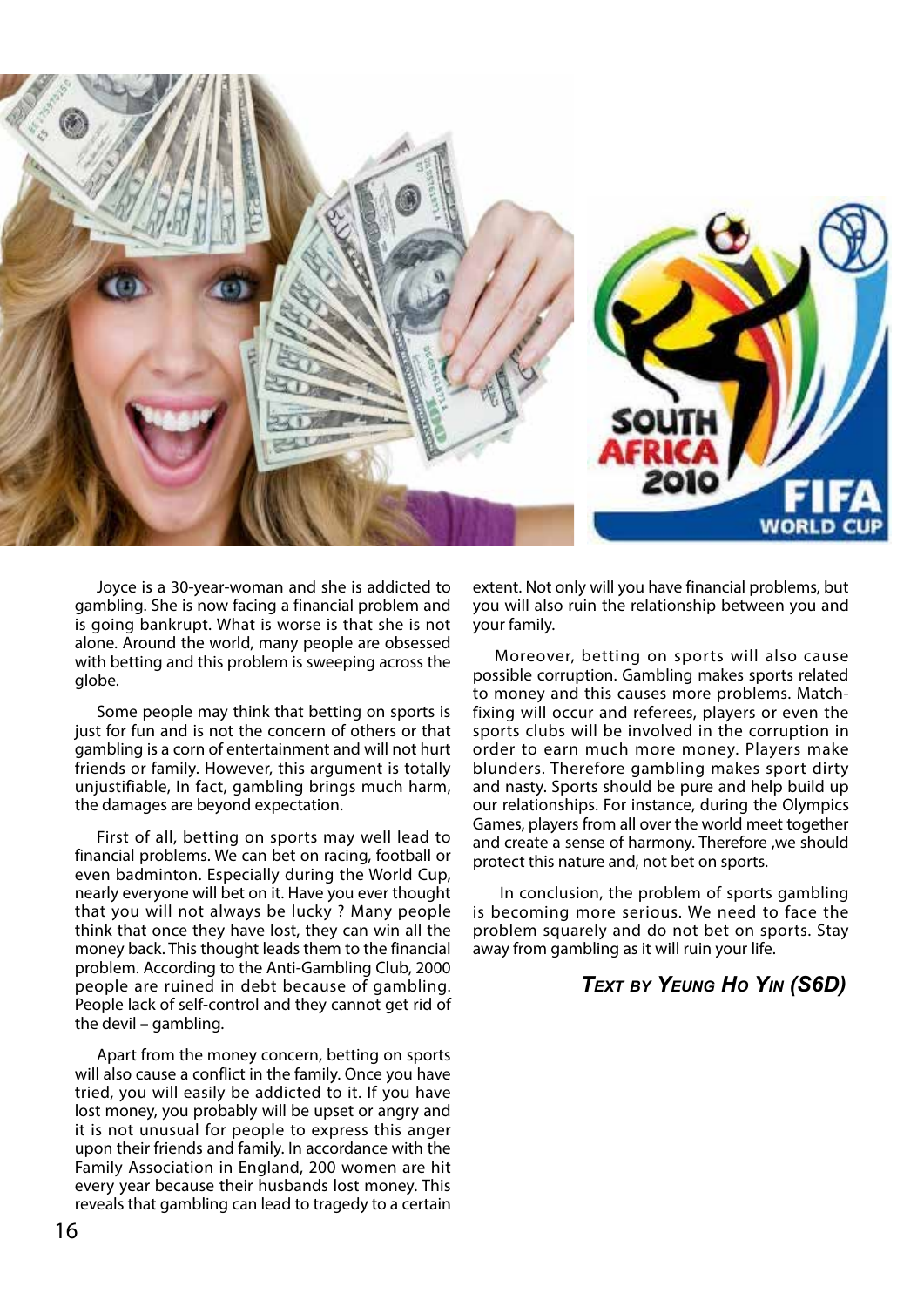### Healthy //Our Voices, Our Concerns...//

DAIRY (1-2 servings a day) Q.<br>VITAMIN D/CALCIUM SUPPLEMEN

HEALTHY FATS/OILS

DAILY EXERCISE & WEIGHT CONTROL

FISH, POULTRY & EGG

**WHO!** 

NUTS, SEEDS, BEANS & TOFU

To: CEO of McDonald's

Subject: Complaint About McDonald's Company

Dear Donald Thompson,

I am writing to explain how McDonald's food is contributing to the obesity epidemic in Hong Kong.

There are 200 McDonald's locations in Hong Kong, meaning that McDonald's is a very popular fast food chain in Hong Kong.

However,because McDonald's food requires a lot of oil to prepare, it can easily make people fat. It is not good for people. If children eat too much McDonald's food, it would damage their health. Also, when they attend a McWedding, which is also offered in Hong Kong, they will eat a lot of unhealthy food. It is a terrible occurrence.

Please allow me to make a few suggestions. First of all, McDonald's should include more vegetables in their meals. It would make their customers healthier.

Also, McDonald's should use less oil to cook their food. Foods that are low in fat are also good for children.

I hope McDonald can improve their food for the safety of all people.

> Yours sincerely, Cyrus Hui

*Text by Lau Ka Ho (S6A)*

To: Donald Thompson, CEO of McDonald's

Subject: The foods of McDonald's are Causing the Obesity Epidemic in Hong Kong.

Dear Mr. Donald Thompson,

**Eating** 

I am writing to complain that the foods of McDonald's are causing the obesity epidemic in Hong Kong.

In Hong Kong, many people eat McDonald's everyday. Most of the foods at McDonald's are high in sugar and fat. They are high in calories and have no benefit to our health.

There are 200 McDonald's locations in Hong Kong. Children can buy McDonald's easily. McDonald's food makes them gain fat and become overweight. This will cause them to feel depressed!

Because of these reasons, I strongly suggest McDonald's to use less sugar and fat and to stop selling these fatty and sugary foods.

For our children's sake, please accept my advice.

Many thanks again for your time.

Yours sincerely, Lan Ka Ho Hong Kong Resident

#### *Text by Hui Chi Ho (S6A)*